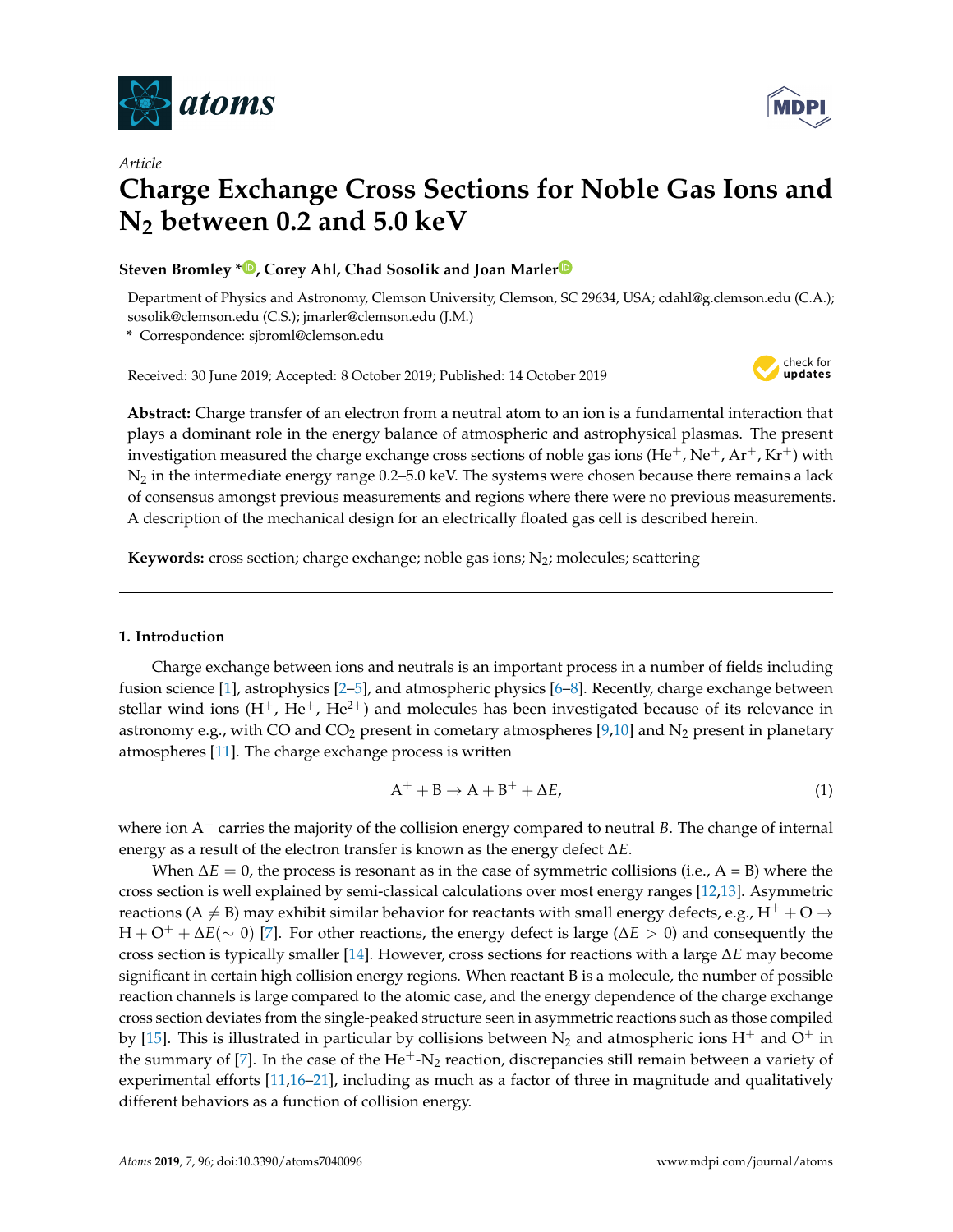Charge exchange cross sections can be measured either with a gas cell apparatus or crossed-beam apparatus. While a crossed-beam set-up more easily allows for extraction of the target products, a gas cell allows for precise measurement of the target pressure and the effective path length. For a more in-depth discussion of these two techniques, see the review by [\[7\]](#page-7-8). Absolute cross sections are dependent on the ability to measure the ion beam currents and neutral target pressures accurately. The experiments performed herein took place in a gas cell apparatus [\[22\]](#page-7-13) with the goal of producing absolute cross section measurements. The gas cell was designed with a small effective path length in order to measure charge exchange cross sections with large magnitudes (10<sup>-15</sup> cm<sup>2</sup>) and mitigate the problem of large angle scattering.

In Section [2,](#page-1-0) we present new measurements for the charge exchange cross sections for the near-resonant reactions between noble gas ions and N<sub>2</sub> (He<sup>+</sup> Δ*E* = 9 eV, Ne<sup>+</sup> Δ*E* = 6 eV, Ar<sup>+</sup> Δ*E* = 0.2 eV,  $Kr^{+}$   $\Delta E = -1.6$  eV) for ion energies between 0.2 and 5.0 keV. In Section [3,](#page-4-0) we present details on the updated gas cell apparatus designed to provide better absolute pressure measurements in the gas cell region and improve data taking efficiency; we also discuss future directions.

#### <span id="page-1-0"></span>**2. Charge Exchange with N**<sup>2</sup>

#### *2.1. Experimental Details*

The gas cell (shown in Figure [1\)](#page-1-1) is mounted on a 3D translational plus rotational ultra high vacuum (UHV) manipulator, with the intention of having the most flexibility to optimize the alignment with various ion beam sources. This so-called manipulator-mounted gas cell (MGC) includes two skimmers (1 mm and 2 mm apertures), a front end cap (3 mm aperture), a gas cell body (40 mm length), a back end cap (4 mm aperture), a retarding field analyzer (5 mm aperture), and a suppression electrode (6 mm aperture,  $-120$  V). See [\[22\]](#page-7-13) for more details.

<span id="page-1-1"></span>

**Figure 1. (a)** Pressure-dependent current loss data obtained for the  $Ar^+ + Ar$  charge exchange process at incident ion energies of 1–5 keV. (**b**) Schematic of the gas cell used for charge exchange measurements: 1. Faceplate, 2. Skimmer, 3. Gas cell, 4. Retarding field analyzer, 5. Suppression electrode, 6. Faraday cup [\[22\]](#page-7-13). Reprinted from Ref. [Symmetric charge exchange for intermediate velocity noble gas projectiles. *J. Phys. B At. Mol. Opt. Phys.* **2019**, *52*, 215203], c IOP Publishing. Reproduced with permission. All rights reserved" with an appropriate reference to the other paper [\(https://doi.org/10.1088/1361-6455/ab42d1\)](https://doi.org/10.1088/1361-6455/ab42d1).

Beams of ions  $A^+(A)$  = He, Ne, Ar, Kr) are produced in an Omicron ISE 10 Sputter Ion Source. The gas cell is aligned to be colinear with the ion beam by finding the position which maximizes the current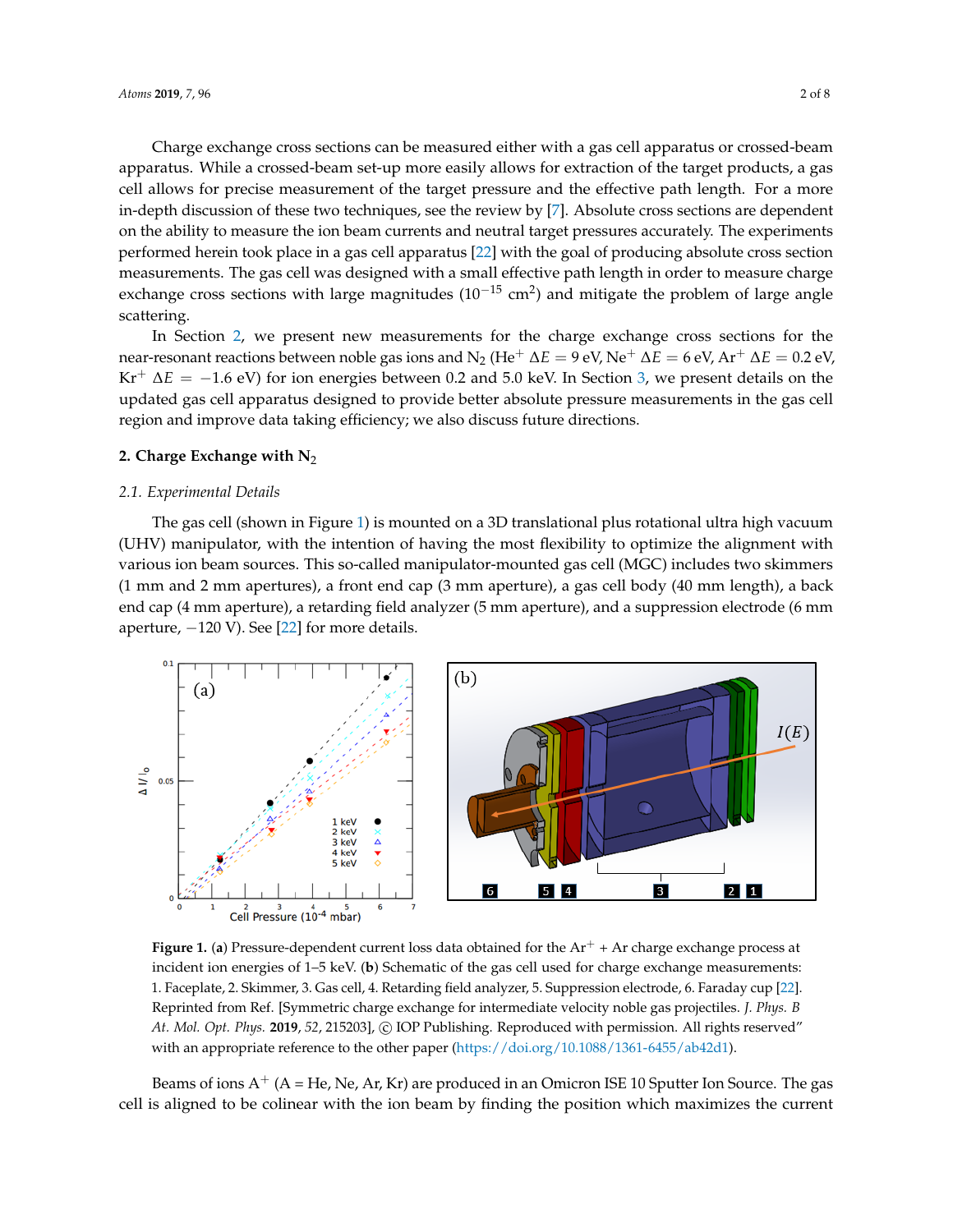collected in the Faraday cup. The copper Faraday cup has an aspect ratio of 0.3 to minimize errors due to secondary electrons. The acceptance angle for detection is 2.0<sup>°</sup> for collisions occurring near the front of the cell and 13.0◦ at the back of the cell

The measurement procedure was performed as follows: The beam current  $I_0(\epsilon)$  at each axial kinetic energy  $\epsilon$  is maximized with an empty gas cell by scanning the focal and extraction electrodes on the source for each energy studied. Then, the gas cell is filled with the target gas. The target pressure is measured with a Bayard–Alpert gauge.

After the pressure stabilizes,  $I(\epsilon)$ , the beam current with gas in the cell is measured for each of the energy values by manually adjusting the energy, focus, and extraction voltages to the values previously determined. This is repeated for four different cell pressures spaced evenly between 1 and  $8 \times 10^{-4}$  mbar. The fractional current loss,  $\frac{I_0(\epsilon)-I(\epsilon)}{I_0(\epsilon)}$ , is plotted as a function of pressure for each *ε* and fitted to a linear function, as shown in Figure [1a](#page-1-1). The charge exchange cross section is

$$
\sigma_{\rm cx}(\epsilon) = \frac{k_b T}{PL} \left( \frac{I_0(\epsilon) - I(\epsilon)}{I_0(\epsilon)} \right),\tag{2}
$$

where *k<sup>b</sup>* is the Boltzmann constant, *T* is the absolute temperature of the neutral gas (296 K), and *P* is the pressure in the gas cell. *L* is the effective path length of the interaction region (52.6 mm). In practice, *σcx* is calculated from the slope, *m*, of the fractional current loss vs. pressure graph as follows:

<span id="page-2-0"></span>
$$
\sigma_{\rm cx}(\epsilon) = \frac{mk_b T}{L}.\tag{3}
$$

All experiments were performed in the single collision regime ( $P < 10^{-3}$  mbar) as determined by observing a strictly linear relationship between ion loss and pressure. We estimated the systematic uncertainty in the cross section at  $\pm 17\%$  and observed statistical uncertainties on the order of  $\pm 10\%$ (for more details see [\[22\]](#page-7-13)).

# *2.2. N*<sup>2</sup> *Results*

The charge exchange cross sections for the noble gas ions and neutral  $N_2$  are shown in Figure [2a](#page-3-0)–d. The He<sup>+</sup>+N<sub>2</sub> reaction has been studied across a wide energy range [\[11,](#page-7-5)[16–](#page-7-11)[21\]](#page-7-12). All seven previous results shown in Figure [2a](#page-3-0) utilized a gas cell or similar apparatus, and all but Rudd et al. [\[16\]](#page-7-11) and Koopman [\[19\]](#page-7-14) were able to measure both the charged and neutral components of the ion beam post-charge exchange (CX). By looking at the slow collision products, both Koopman (1968) [\[19\]](#page-7-14) and Stebbings [\[20\]](#page-7-15) identified the dominant CX channel as the disassociation  $He^+ + N_2 \rightarrow He + N^+ + N$  via a two-step process.

As shown in Figure [2a](#page-3-0), experiments at energies above 10 keV agree in trend, showing a peak at around 30 keV. For energies below 10 keV, the works of [\[17](#page-7-16)[,19](#page-7-14)[,20\]](#page-7-15) show a monotonic decrease in the cross section with increasing energy. The most recent work [\[11\]](#page-7-5) suggests a drop off toward low energies which is inconsistent with the He<sup>+</sup>-N<sub>2</sub> results from [\[19](#page-7-14)[,20\]](#page-7-15). The apparatus of Kusakabe et al. [\[11\]](#page-7-5) is able to examine the charged and fast neutral components of their primary ion beam but are not equipped to detect the slow collision products. The measured decrease in  $\sigma_{cx}$  with decreasing energy by [\[11\]](#page-7-5) was argued to be a consequence of the energy defect for the dissociation process, ∆*E* ∼ 0.2–0.3 eV, which suggests a maximum in the cross section of around 0.3 keV.

Our measurements show a monotonic decrease with increasing energy; however, our cross sections are systematically higher. A voltage of −120 V was applied to the suppression electrode to reflect any secondary electrons produced from the fast neutral component of the ion beam hitting the Faraday cup. Our measured cross sections include a contribution from elastic and inelastic scatter from angles above  $13°$ .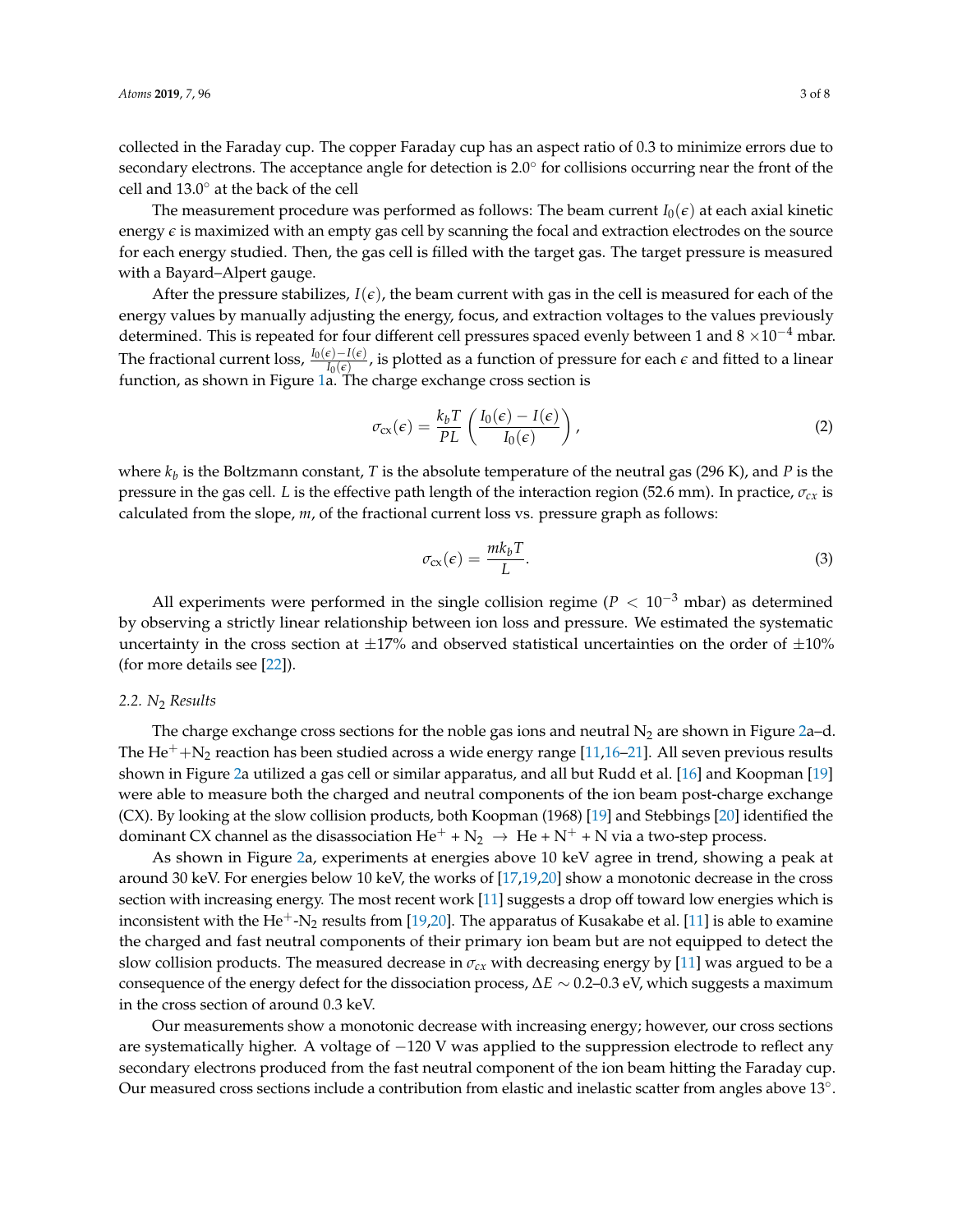<span id="page-3-0"></span>

**Figure 2.** Total charge exchange cross sections for  $A^+$  +  $N_2 \rightarrow A$  for  $A = (He, Ne, Ar, Kr)$ . The error bars shown represent statistical uncertainty in the measurements. (**a**) Total charge exchange cross sections for  $He<sup>+</sup>$  and  $N_2$ . The measurements shown: full circles (present work, manipulator-mounted gas cell (MGC)), inverted triangles [\[11\]](#page-7-5), hollow squares [\[16\]](#page-7-11), diamonds [\[17\]](#page-7-16),  $\times$  [\[18\]](#page-7-17), hollow triangles [\[19\]](#page-7-14), open circles [\[20\]](#page-7-15), triangles [\[21\]](#page-7-12). (**b**) Total charge exchange cross sections for Ne<sup>+</sup> and N<sub>2</sub>. The measurements shown: black circles (present work, MGC), inverted triangles [\[23\]](#page-7-18), squares [\[18\]](#page-7-17). (**c**) Total charge exchange cross sections for  $Ar^+$  and  $N_2$ . The measurements shown: black circles (present work, MGC), inverted triangles [\[24\]](#page-7-19), squares [\[25\]](#page-7-20), diamonds [\[18\]](#page-7-17),  $\times$  [\[26\]](#page-7-21). (**d**) Total charge exchange cross sections for Kr<sup>+</sup> and N<sub>2</sub>. The measurements shown: black circles (present work, MGC), inverted triangles [\[18\]](#page-7-17).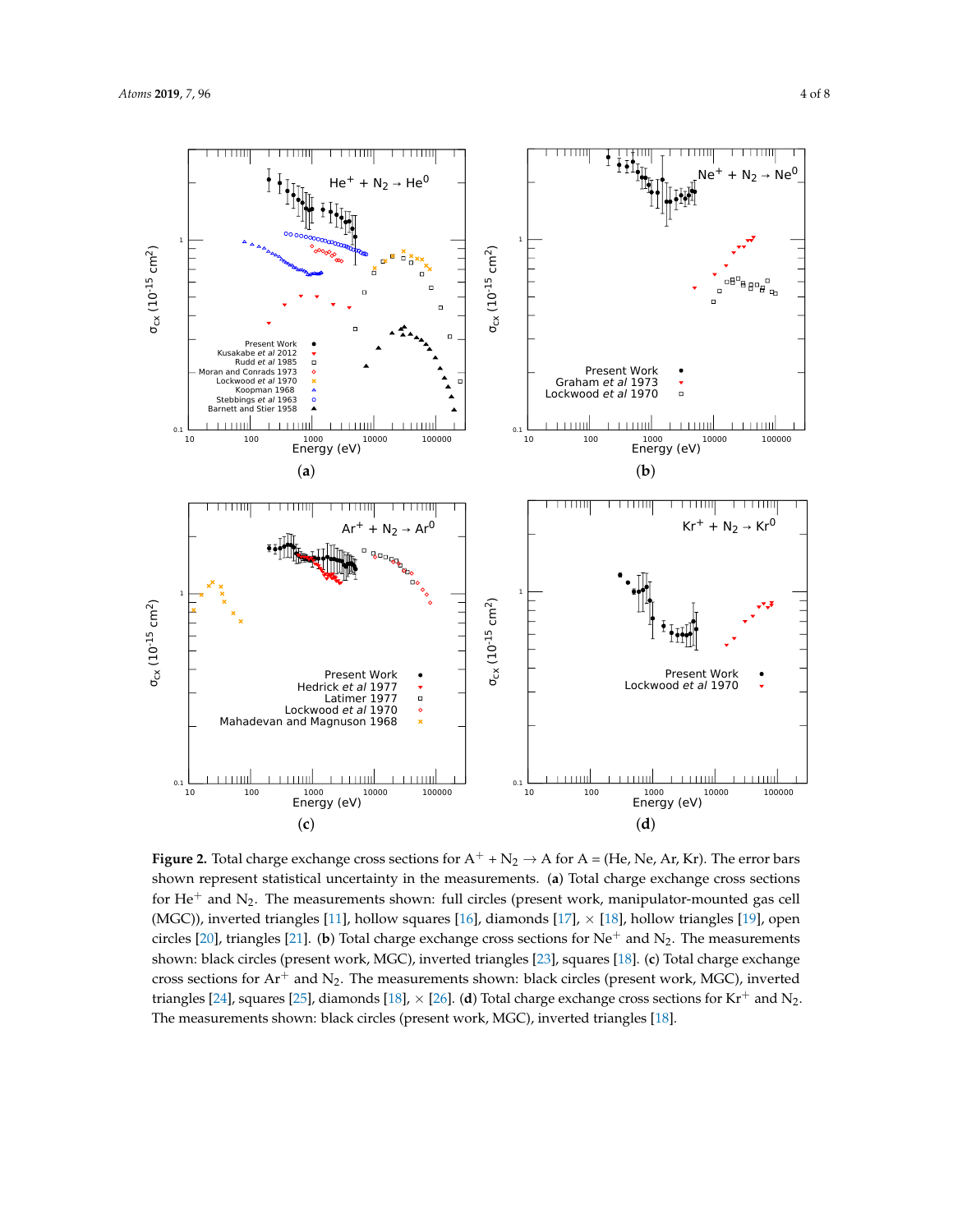For Ne<sup>+</sup> + N<sub>2</sub>, only two experimental results are available [\[18,](#page-7-17)[23\]](#page-7-18). Lockwood's cross sections [\[18\]](#page-7-17) are nearly half an order of magnitude smaller than the present work and span an energy range outside the scope of our apparatus. The measurements by Graham et al. [\[23\]](#page-7-18) studied the charged and neutral components of their ion beam post-CX, but their measured cross sections were placed on an absolute scale by comparison to known cross sections of protons in the respective target gases. The only point where the measurements of [\[23\]](#page-7-18) overlap with the present work is at 5 keV where the present measurements are four times larger. As this reaction's angular dependence is unstudied, our data again include contributions from large angle elastic and/or inelastic scatter. Assuming the other works in Figure [2b](#page-3-0) isolated the charge exchange component of the total cross section, our measurements indicate that large angle non-CX scatter is comparable to CX between 0.2 and 5.0 keV.

 $Ar^+ + N_2$  collisions have been studied from 0.01 to 100 keV by several groups [\[18](#page-7-17)[,24](#page-7-19)-26]. The earliest work by [\[26\]](#page-7-21) measured the energy distribution of both the charged and neutral component of the transmitted ion beam, and inferred the dominant reaction channel at low energy was  $Ar^+ + N_2(v = 0)$  $\rightarrow$  Ar +  $N_2^+(v=1)$  + 0.093 eV. At higher energies, [\[24\]](#page-7-19) suggests that the large number of near-resonant reaction channels leads to a relatively flat cross section as a function of energy. For measurements between 0.5 and 1 keV, we find excellent agreement between the present work and [\[24\]](#page-7-19). The present work and [\[24\]](#page-7-19) have the same magnitude cross section as the higher energy results of [\[18](#page-7-17)[,25\]](#page-7-20).

For  $Kr^{+}$ -N<sub>2</sub>, only one previous work is available [\[18\]](#page-7-17). This paper contains measurements for all four systems studied here for energies above 10 keV. Unlike Lockwood's results in  $He^+$  and  $Ar^+$ , their data show an increase in  $\sigma_{cx}$  with increasing energy for Kr<sup>+</sup>-N<sub>2</sub>. This indicates that the collision energy of the cross section maximum is higher than in the other cases. We note that of the four reactions studied here, only the Kr+-N<sup>2</sup> reaction contains a negative energy defect ∆*E*.

## <span id="page-4-0"></span>**3. Floating Gas Cell**

Having the gas cell attached to the manipulator was very useful for aligning the beam and gas cell while the apparatus was under vacuum. However, it did add some constraints to the design, specifically the pressure gauge for the gas cell being located 14 inches from the cell and connected by 1/4 inch flexible stainless steel tubing. As a result of this, it took several minutes after each pressure change for equilibration to be reached between the gas cell and the gauge. With the current ion source, each adjustment of the beam energy requires manual resetting of the three ion source voltages. The combination of manually adjusting the source and waiting for the pressure to stabilize meant that a typical measurement of 10 different energies took in the order of 1 h. As a check of the stability of the ion source, the empty-cell beam currents were again measured after the gas was pumped out of the gas cell. If significant deviations between the pre- and post-gas currents were seen, the data was discarded and retaken. Lastly, the long tubing for gas injection led to 1–2 h returns to system base pressures which were in the  $2 \times 10^{-8}$  mbar range.

A new gas cell was designed to improve the accuracy of the pressure measurements and allowed for faster data collection. A schematic of the electrically floated gas cell (FGC) is shown in Figure [3.](#page-5-0) The stainless steel gas cell body is mounted to an 8" CF flange by a hollow (1.3" internal diameter) rod. While no longer attached to the 3D manipulator for in-situ alignment, the design of the rod mount allows for the cell to be translated and rotated during installation. Alignment between the ion source exit and gas cell apertures is achieved with a HeNe laser. The hollow rod additionally provides a significantly larger conductance of the gas between the cell and the gauge. Not only is this an improvement in our ability to measure the pressure during experiments, the elimination of the narrow tubing of the MGC design results in a significant reduction in the time it takes to pump out the cell, and a reduction by a factor of four in system base pressure ( $5 \times 10^{-9}$  mbar).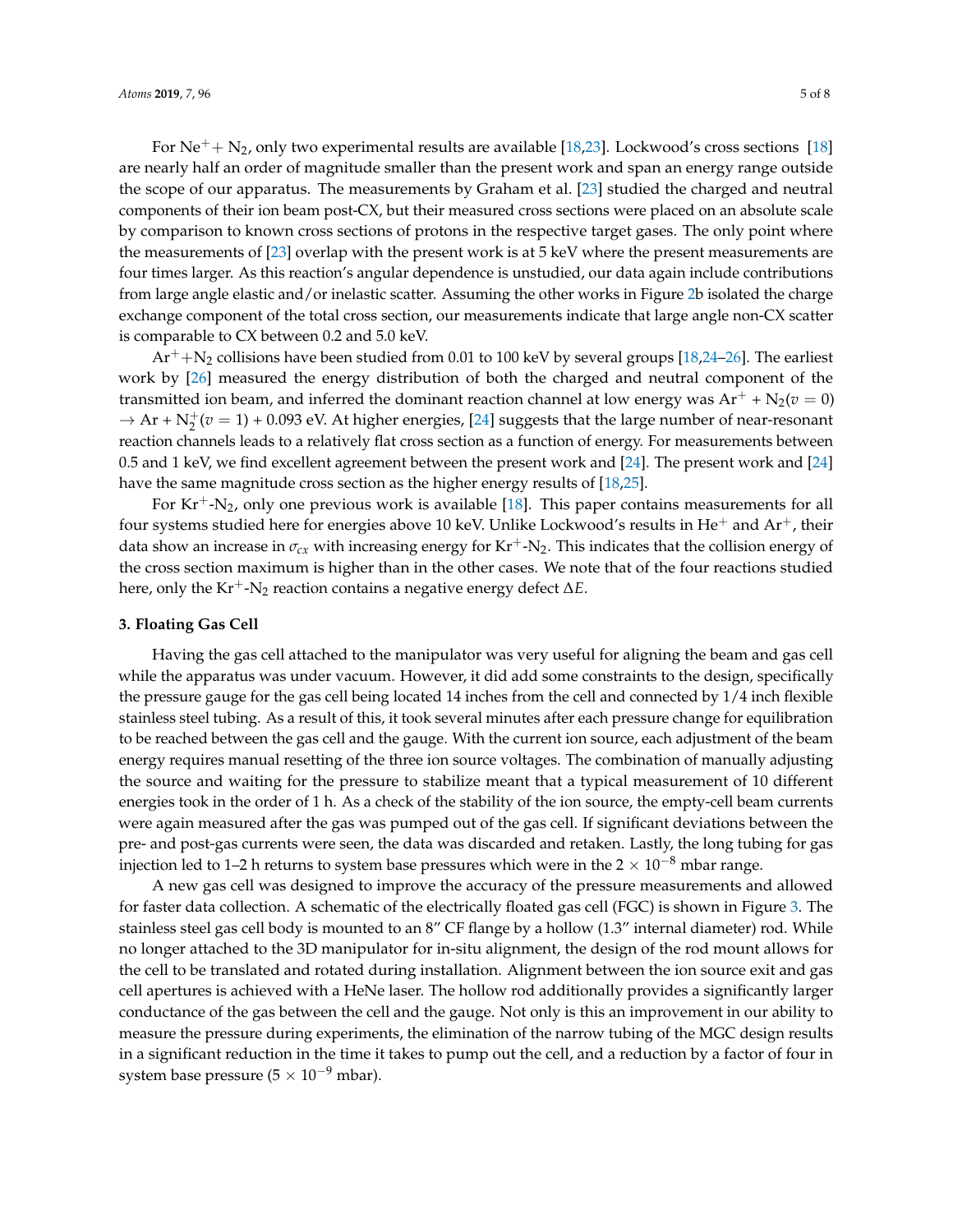$2.6$ 

ī.

1000

MGC (Bromley et al 2018)<br>FGC (offset -50 eV)

2000 3000<br>**Energy (eV)** 

mahanahan

4000

5000

 $\sigma_{\rm cx}$  (10<sup>-15</sup> cm<sup>2</sup>)

<span id="page-5-0"></span>

-120 V

 $\downarrow$ 

 $V_{dece}$ 

**Figure 3. (Left**) Comparison of  $\sigma_{cx}$  for Ar<sup>+</sup> symmetric charge exchange measured with the floating gas cell (FGC) and the manipulator gas cell (MGC) from [\[22\]](#page-7-13). Data for the FGC is offset −50 eV for clarity. (**Right**) Cut-away view of the FGC. Shown is the gas inlet, MACOR spacer (mesh not shown), and gas cell components with knife edges. The direction of the incoming beam is indicated by the orange arrow.

The dimensions and placements of the electrical components of the FGC were the same as those in the MGC except as described below. Both the faceplate and skimmer were changed from the original aperture sizes (2, 3 mm) to (1, 1 mm), respectively. The FGC electrical components, including the two skimmers, end caps, retarding field analyzer, and suppression electrode, were machined with knife edges such that scattering off of the walls of the apertures is minimized. We also modified the retarding field analyzer by adding a  $100\times100$  stainless steel mesh (wire thickness 0.001") in its aperture to ensure a uniform field. All components were electrically isolated with MACOR top-hat washers.

The main difference, however, is that the gas cell is electrically isolated from the gas inlet (and therefore the rest of the vacuum chamber) by a 1/4" thick MACOR ring. On the underside of the MACOR ring, a thin annular holder braces a titanium mesh ( $20 \times 20$ , wire diameter 0.016") between the MACOR ring and cell body. Teflon sleeves insulate the screw heads between the cell body and metal gas inlet. With the FGC, rather than adjusting the beam energy  $\epsilon$  at the ion source as in the MGC design, the FGC beam energy is adjusted by applying an electric potential *V*<sub>FGC</sub> to all of the gas cell components (i.e., skimmers, end caps, cell body, and retarding field analyzer). This was done using a digitally controlled high voltage supply integrated into our system's LabVIEW control software. The beam energy in the cell is then given by  $\epsilon = |e|(V_{source} - V_{FGC})$ .

The experimental procedure was the same as previously described except that the parameters of the ion beam source were fixed providing a single source energy throughout an experiment. After recording data for a series of beam energies and cell pressures, the analysis was done using Equation [\(3\)](#page-2-0), the same as with the MGC data. In Figure [3,](#page-5-0) we can see a comparison of the measurements of the  $Ar^+$ -Ar cross section in the MGC  $[22]$  and preliminary tests using the FGC. For the  $Ar<sup>+</sup>-Ar$  measurements from the MGC  $[22]$  in Figure [3,](#page-5-0) the statistical uncertainties are in the order of  $\pm$ 5%. In the FGC data, the statistical uncertainties in the cross sections are in the order of  $\pm$ 9%. The use of 1 mm apertures in both the faceplate and skimmer decrease the beam current significantly compared to the MGC design ( $I_o^{MGC} \sim 10$ –60 nA,  $I_o^{FGC} \sim$  2–10 nA, depending on ion source pressure and beam energy), and the smaller beam currents lead to larger noise in the Faraday cup current measurements.

It is important to note that with the MGC design, one experimental set (consisting of 10 energies each) either spanning 0.2–1.0 keV or 1.0–5.0 keV, took 3 h due to the long pumping times (up to 2 h) and the measurement duration (1 h). With the FGC design, one experimental set, spanning 2 keV in *E*, may be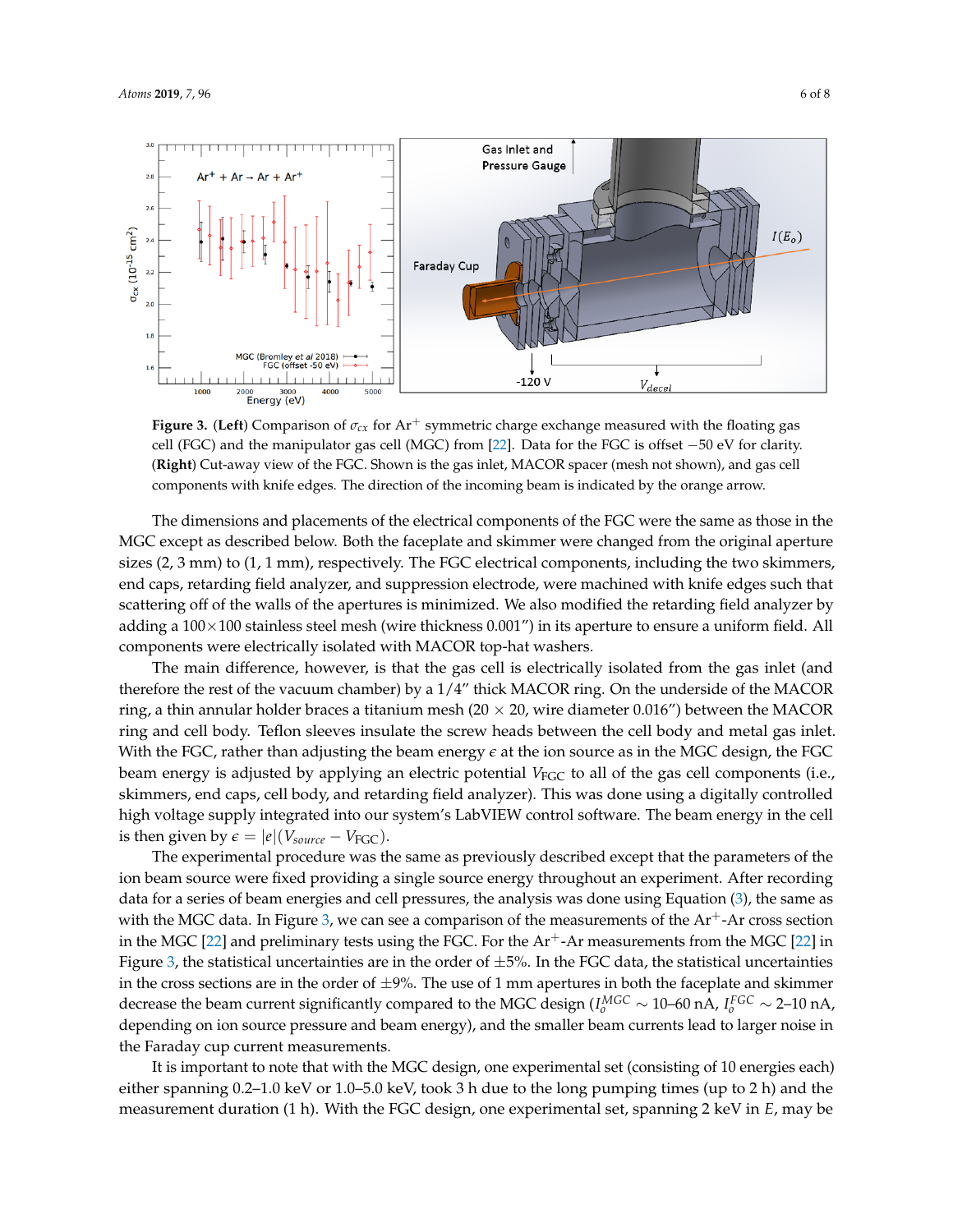accomplished in 0.5 h, and thus a single reaction in Figure [2](#page-3-0) may be accomplished in 8 h (breaking the energy range in two sections and performing each four times). Increasing the ion source operating pressure and/or reverting the faceplate and skimmer apertures to their original sizes (2, 3 mm) would increase the measured beam currents and reduce the statistical uncertainties in the measured cross sections.

# **4. Conclusions**

We measured total charge exchange cross sections for the reactions  $A^+$  + N<sub>2</sub>  $\rightarrow$  A for ions A = (He, Ne, Ar, Kr) between 0.2 and 5.0 keV. From comparisons with other measurements in  $N_2$ , our results suggest large-angle scattering may be important in ion-molecule scattering in the keV energy range. Presently, the MGC design cannot distinguish between current loss due to scatter beyond 13◦ and neutralization of ions from CX. Future experiments will investigate the effect of larger aperture sizes on the measured cross sections. Increasing the aperture sizes of the back end cap from 4 to 6 mm and the Faraday cup, suppression electrode, and retarding field analyzer to 9 mm will yield an increase in the collection angle from 2 $^{\circ}$  (present) to 4 $^{\circ}$  at the front of the cell and from 13 $^{\circ}$  (present) to 18 $^{\circ}$  at the rear of the cell. In total, this change will increase the effective collection area of our primary ion beam and help constrain the effect of scattering to large angles in these noble gas ion-molecule collisions.

The design and first measurements with an electrically floating gas cell were also presented. Preliminary results with this new design are in excellent agreement with previous measurements from our group, but also show larger statistical uncertainties. However, the faster measurement protocol means that we can compensate by taking more measurements. Other methods for increasing the signal to noise will include increasing the ion beam current density and/or working with larger aperture radii.

**Author Contributions:** C.S. and J.M. contributed to the design of the apparatus and oversaw the experimental program. C.A. designed the Floating Gas Cell. S.B. carried out construction and testing of the Floating Gas Cell. All experimental measurements and data analysis were carried out by S.B. All authors contributed to preparing this manuscript.

**Acknowledgments:** The authors gratefully acknowledge the work of the Physics and Astronomy Instrumentation Shop and financial support from the Clemson University College of Science.

**Conflicts of Interest:** The authors declare no conflict of interest.

#### **Abbreviations**

The following abbreviations are used in this manuscript:

CX charge exchange

FGC Floated Gas Cell

MGC Manipulator Gas Cell

#### **References**

- <span id="page-6-0"></span>1. Janev, R.; Harrison, M.; Drawin, H. Atomic and molecular database for fusion plasma edge studies. *Nucl. Fusion* **1989**, *29*, 109. [\[CrossRef\]](http://dx.doi.org/10.1088/0029-5515/29/1/015)
- <span id="page-6-1"></span>2. Schwadron, N.A.; Cravens, T.E. Implications of Solar Wind Composition for Cometary X-rays. *Astrophys. J.* **2000**, *544*, 558. [\[CrossRef\]](http://dx.doi.org/10.1086/317176)
- 3. Fabian, A.C.; Sanders, J.S.; Williams, R.J.R.; Lazarian, A.; Ferland, G.J.; Johnstone, R.M. The energy source of the filaments around the giant galaxy NGC 1275. *Mon. Not. R. Astron. Soc.* **2011**, *417*, 172–177. [\[CrossRef\]](http://dx.doi.org/10.1111/j.1365-2966.2011.19034.x)
- 4. Bhardwaj, A.; Dhanya, M.B.; Alok, A.; Barabash, S.; Wieser, M.; Futaana, Y.; Wurz, P.; Vorburger, A.; Holmström, M.; Lue, C.; et al. A new view on the solar wind interaction with the Moon. *Geosci. Lett.* **2015**, *2*, 10. [\[CrossRef\]](http://dx.doi.org/10.1186/s40562-015-0027-y)